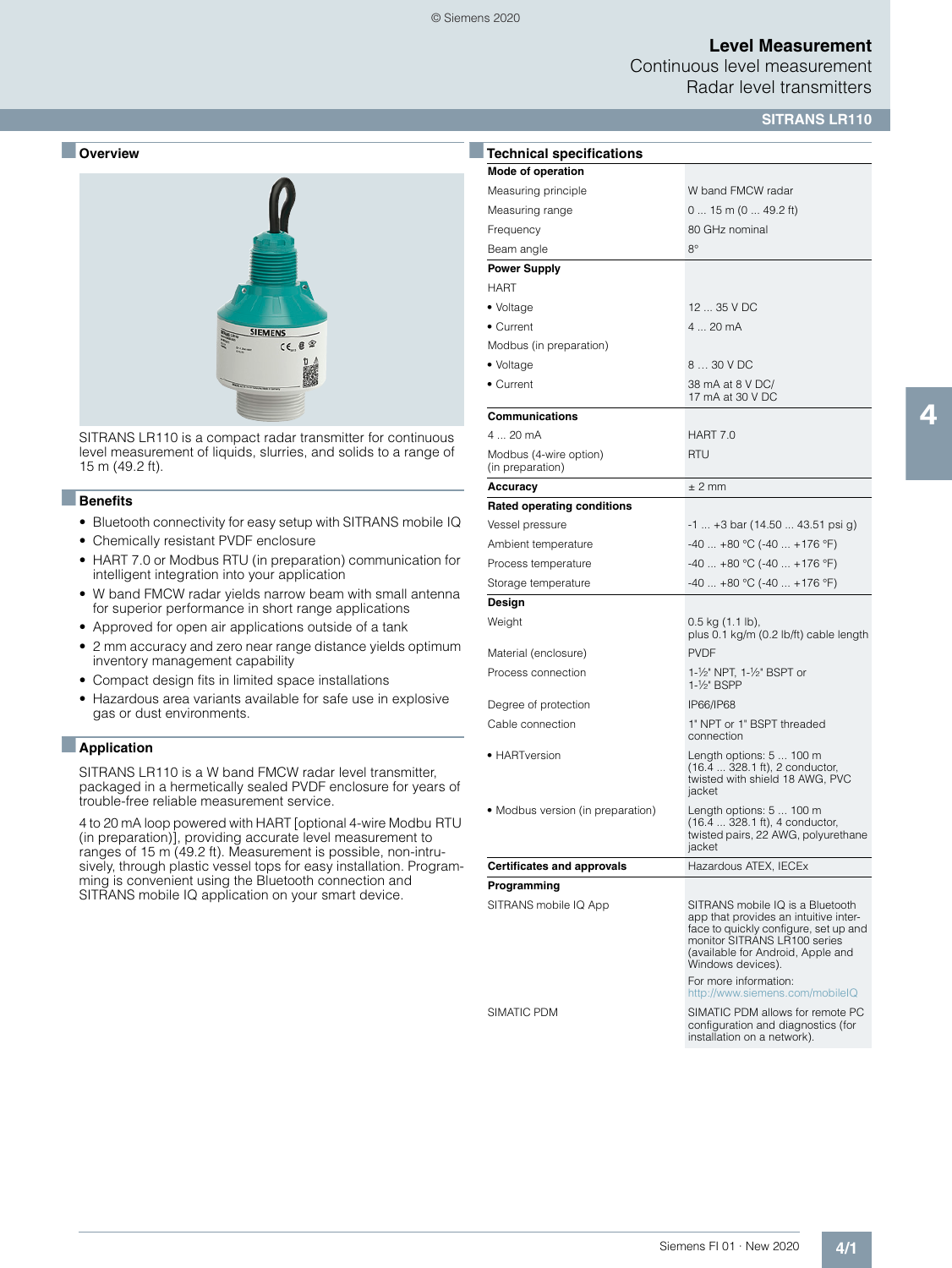#### © Siemens 2020

# **Level Measurement**

Continuous level measurement Radar level transmitters

# **SITRANS LR110**

| <b>Selection and Ordering data</b>                                                                                                                                                                         |   | Article No. |               |            |   |                |
|------------------------------------------------------------------------------------------------------------------------------------------------------------------------------------------------------------|---|-------------|---------------|------------|---|----------------|
| SITRANS LR110 Radar level transmitter<br>↗<br>Continuous, non-contact, 15 m (49.2 ft)<br>range, for liquids and solids, integrated cable<br>connection<br>○ Click on the Article No. for the online confi- |   |             | <b>7ML531</b> | $06 - 0$   |   | A <sub>0</sub> |
| guration in the PIA Life Cycle Portal.                                                                                                                                                                     |   |             |               |            |   |                |
| Communications                                                                                                                                                                                             |   |             |               |            |   |                |
| HART (4  20 mA)                                                                                                                                                                                            | 0 |             |               |            |   |                |
| <b>Bluetooth function</b>                                                                                                                                                                                  |   |             |               |            |   |                |
| Disabled                                                                                                                                                                                                   |   | 0           |               |            |   |                |
| Enabled                                                                                                                                                                                                    |   | 1           |               |            |   |                |
| Cable length                                                                                                                                                                                               |   |             |               |            |   |                |
| 5 <sub>m</sub>                                                                                                                                                                                             |   |             | A             |            |   |                |
| 10 <sub>m</sub>                                                                                                                                                                                            |   |             | в             |            |   |                |
| 30 <sub>m</sub>                                                                                                                                                                                            |   |             | C             |            |   |                |
| 50 <sub>m</sub><br>$100 \text{ m}$                                                                                                                                                                         |   |             | D<br>E        |            |   |                |
|                                                                                                                                                                                                            |   |             |               |            |   |                |
| <b>Process connection</b>                                                                                                                                                                                  |   |             |               |            |   |                |
| 1-1/2" NPT [(Taper), ASME B1.20.1]/<br>electrical connection 1" NPT                                                                                                                                        |   |             | A             |            |   |                |
| R 1-1/2" [(BSPT), EN 10226]/                                                                                                                                                                               |   |             | в             |            |   |                |
| electrical connection 1" BSPT                                                                                                                                                                              |   |             |               |            |   |                |
| G 1-1/2" [(BSPP), EN ISO 228-1]/                                                                                                                                                                           |   |             | C             |            |   |                |
| electrical connection 1" BSPT                                                                                                                                                                              |   |             |               |            |   |                |
| <b>Type of protection</b>                                                                                                                                                                                  |   |             |               |            |   |                |
| Non Ex (ordinary locations) CE <sup>3)</sup>                                                                                                                                                               |   |             |               |            | A |                |
| Ex i (ia) (Gas Ex-Zone 0/Div. 1)<br>Dust Ex-Zone 20, 21, Class II & III Div. 1 <sup>2)</sup>                                                                                                               |   |             |               |            | в |                |
|                                                                                                                                                                                                            |   |             |               |            |   |                |
| <b>Selection and Ordering data</b>                                                                                                                                                                         |   |             |               | Order code |   |                |
| <b>Further desians</b>                                                                                                                                                                                     |   |             |               |            |   |                |

| <b>Further designs</b>                                                                                                                                 |             |  |  |  |
|--------------------------------------------------------------------------------------------------------------------------------------------------------|-------------|--|--|--|
| Please add "-Z" to Article No. and specify Order<br>$code(s)$ .                                                                                        |             |  |  |  |
| Tag (device parameter, max. 32 characters)<br>plate stainless steel 304/1.4301                                                                         | Y15         |  |  |  |
| ATEX (Europe) and IECEx (Worldwide)                                                                                                                    | E49         |  |  |  |
| WHG <sup>1</sup>                                                                                                                                       | E61         |  |  |  |
| <b>Operating Instructions</b>                                                                                                                          |             |  |  |  |
| All literature is available to download for free,<br>in a range of languages, at http://www.sie-<br>mens.com/processinstrumentation/documen-<br>tation |             |  |  |  |
| <b>Accessories</b>                                                                                                                                     | Article No. |  |  |  |
| Easy Aimer 2, aluminum, NPT with 34" x 1"<br>PVC coupling                                                                                              | 7ML1830-1AQ |  |  |  |
| Easy Aimer 2, aluminum with M20 adapter<br>and 1" and 1½" BSPT aluminum couplings                                                                      | 7ML1830-1AX |  |  |  |
| Easy Aimer 304, NPT with 1" stainless steel<br>coupling                                                                                                | 7ML1830-1AU |  |  |  |
| Easy Aimer 304, with M20 adapter and 1" and<br>1½" BSPT 304 stainless steel couplings                                                                  | 7ML1830-1GN |  |  |  |
| FMS-200 universal box bracket, mounting kit                                                                                                            | 7ML1830-1BK |  |  |  |
| FMS-210 channel bracket, wall mount                                                                                                                    | 7ML1830-1BL |  |  |  |
| FMS-220 extended channel bracket, wall<br>mount                                                                                                        | 7ML1830-1BM |  |  |  |
| FMS-310 channel bracket, floor mount                                                                                                                   | 7ML1830-1BN |  |  |  |

| <b>Selection and Ordering data</b>                                                                                      | Article No                         |
|-------------------------------------------------------------------------------------------------------------------------|------------------------------------|
| FMS-320 extended channel bracket, floor<br>mount                                                                        | 7ML1830-1BP                        |
| FMS-350 bridge channel bracket, floor mount<br>(see Mounting Brackets on page 4/186 for<br>more information)            | 7ML1830-1BQ                        |
| 1" NPT locknut, plastic                                                                                                 | 7ML1830-1DS                        |
| 1" BSP locknut, plastic                                                                                                 | 7ML1830-1DR                        |
| Plastic adapter 1" BSP - 20 mm                                                                                          | 7ML1830-1EA                        |
| Plastic adapter 1" NPT                                                                                                  | 7ML1930-1FX                        |
| Plastic adapter 1" NPT/M20                                                                                              | 7ML1830-1EF                        |
| SIMATIC RTU3010C compact, remote data<br>manager with alarming                                                          | 6NH3112-0BA00-<br>0XX <sub>0</sub> |
| SIMATIC RTU3030C compact, remote data<br>manager with alarming                                                          | 6NH3112-3BA00-<br>0XX0             |
| SITRANS RD100, loop powered display -<br>see Chapter 7                                                                  | 7ML5741--.                         |
| SITRANS RD150, remote digital display for<br>4 to 20 mA and HART devices - see Chapter 7                                | 7ML5742--                          |
| SITRANS RD200, universal input display with<br>Modbus conversion - see Chapter 7                                        | 7ML5740-                           |
| SITRANS RD300, dual line display with total-<br>izer and linearization curve and Modbus con-<br>version - see Chapter 7 | 7ML5744--                          |

For applicable back up point level switch see point level measurement section

1) Available only with Hart communications.

2) Must be ordered in combination with order code E49.

3) Not available with order code E49.

### ■**Dimensional drawings**



SITRANS LR110, dimensions in mm (inch)